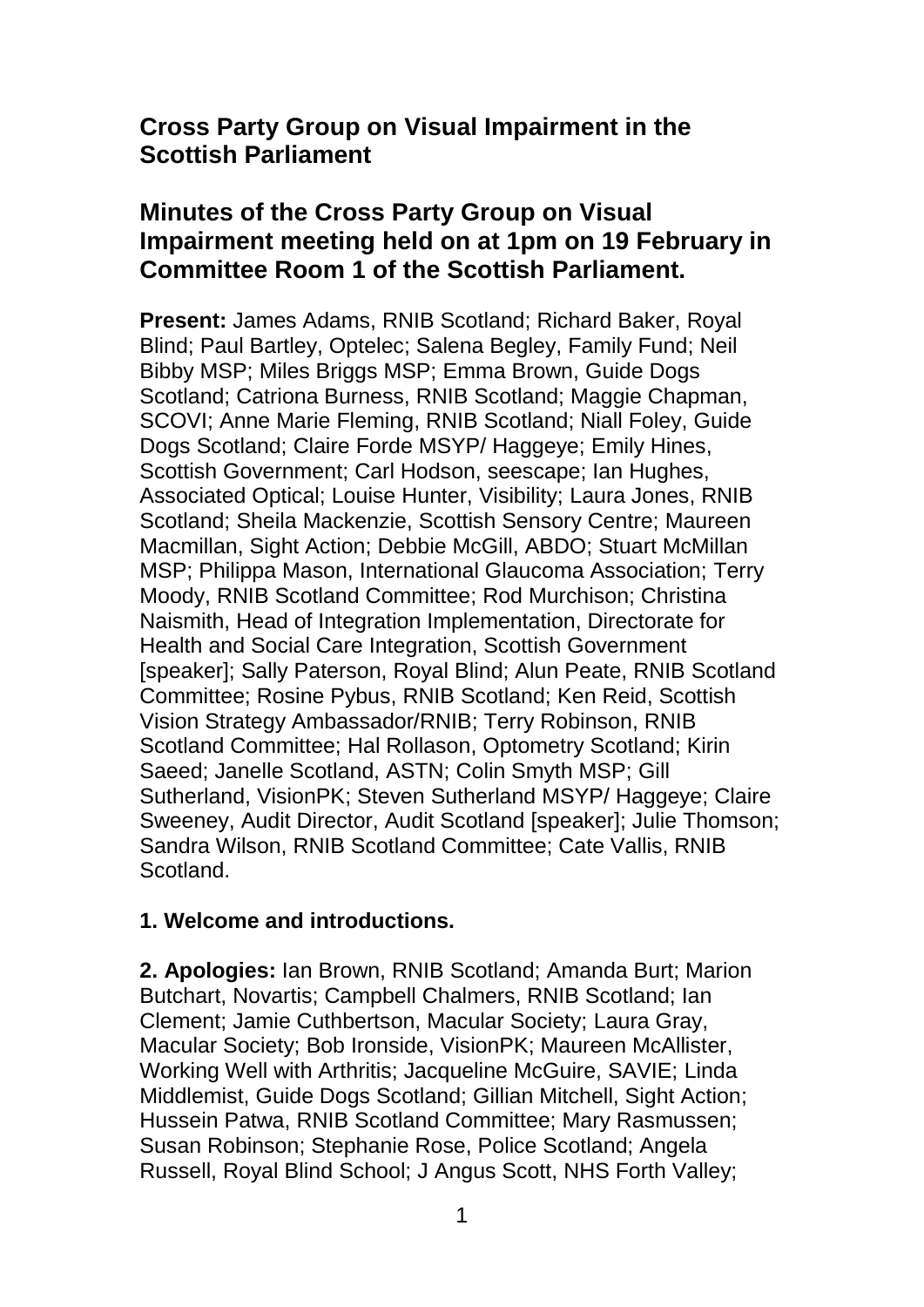Carolyn Scott, SCOVI; Danny Sweeney, North Ayrshire Council; Cirta Tooth; Colette Walker.

#### **3. Integration of Health and Social Care - an update on progress with speakers from Audit Scotland and the Scottish Government.**

Claire Sweeney, Audit Scotland's Audit Director, and Christina Naismith, the Scottish Government's Head of Integration Implementation, reported to the meeting on the integration of health and social care in Scotland.

Claire Sweeney started by noting that this was the best attended CPG she had ever been to. Audit Scotland audit all Scottish public bodies. When auditing of the integration of health and social care, they are looking at identifying risks, how risks have been addressed, what integration looks like in practice and what difference integration has made. Their first report on health and social care integration was published in 2015 followed by a further report in 2018. She went on to say that integration needs to be thought about over a longer term with a focus on the areas that are getting it right and how that can impact on other areas to change services in a positive way. Ms Sweeney said she was especially keen to talk to community groups about their experience of health and social care integration.

Christina Naismith commented on the lack of data on community health care and noted the importance of having an inclusive approach so that service users don't feel like it's a top down system. She detailed the members of the leadership group set up after the review was called for by the Cabinet Secretary in May 2018. Ms Naismith also encouraged community engagement.

There then followed a Q&A with the speakers. Topics covered included:

- The difficulty in changing the health and social care culture with Claire Sweeney emphasising the importance of looking at attitudes and Christina Naismith referring to benchmarking used by local authorities with reference to national health and wellbeing outcomes;
- The importance of third sector involvement;